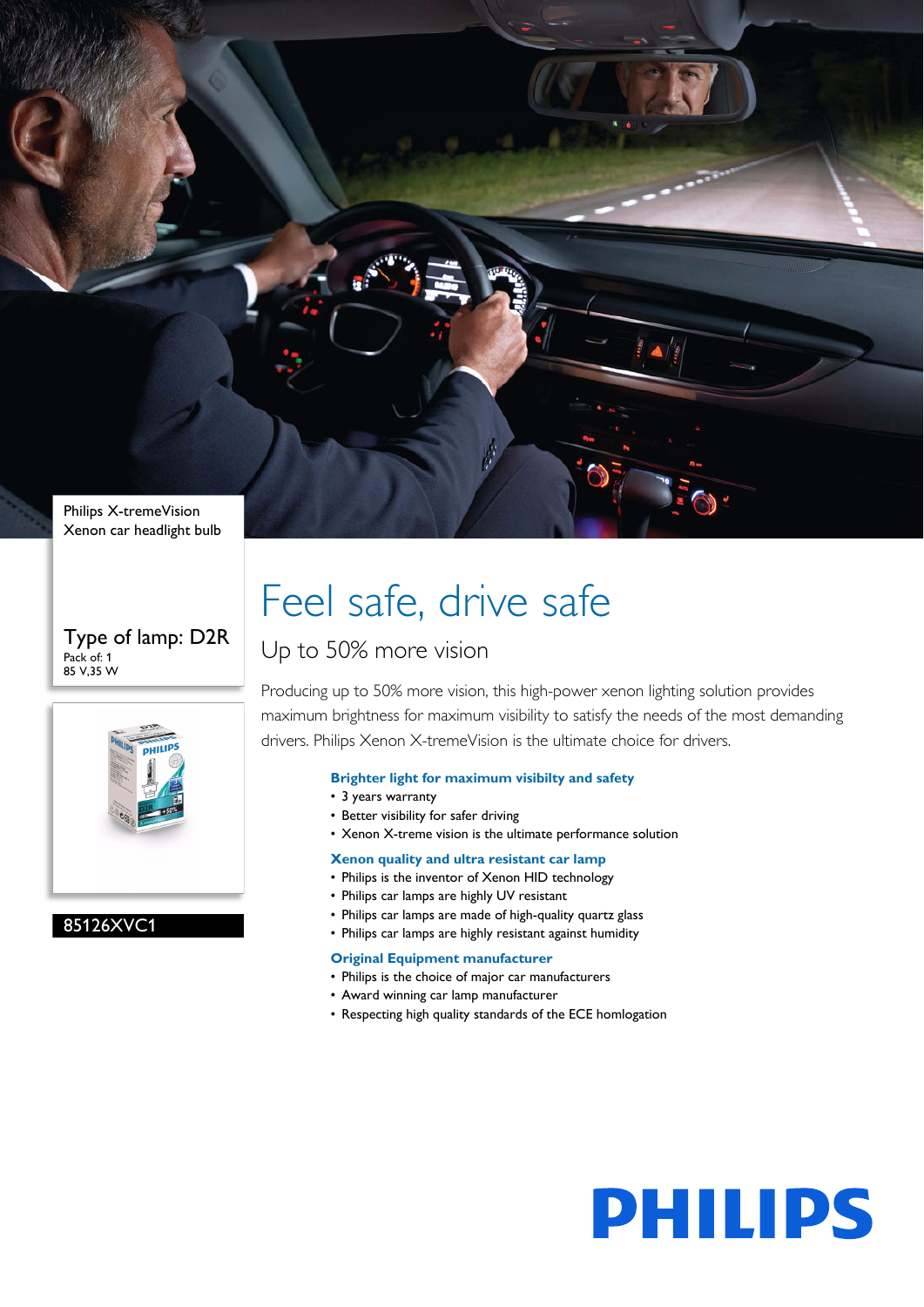## 85126XVC1

## **Highlights**

## **Car manufactuer choice**



For 100 years, Philips has been on the forefront of the automotive lighting industry, introducing technological innovations that have become standard on modern automobiles. Today, one in two cars in Europe and one in three worldwide is equipped with Philips lighting

## **ECE homlogation**

Philips automotive products and services are considered best-in-class in the Original Equipment Manufacturer market and the aftermarket. Manufactured from high quality products and tested to the highest specifications, our products are designed to maximize the safety and comfort of our customers' driving experience. Our entire product range is thoroughly tested, controlled and certified (ISO 9001, ISO 14001 and QSO 9000) to the highest ECE requirements. Put simply, this is quality you can trust.

## **Rewarded Car lamps**



Our lamps are often rewarded by automotive experts

## **Maximum safety and visibility**

Xenon X-treme Vision provides you with a better reactivity thanks to an earlier recognition of obstacles and traffic signs. Light is a fundamental part of the driving experience and light is the first and only part of the safety circle that actually helps prevent accidents. Philips promotes active safety protection to prevent accidents by increasing overall visibility and road illumination as a matter of fact the 4800K color temperature increases the visual confort.

## **Original Xenon technology**



Xenon HID (High Intensity Discharge) lamps offer twice as much light for safer driving in all conditions. As a mattter of fact, the intense white light produced by the Xenon HID lamps is comparable to daylight. Studies have demonstrated that xenon automotive lighting helps drivers to concentrate on the road and to distinguish obstacles and road signs much faster than traditional lamps.

## **Up to 50% more vision**

Xenon X-tremeVision lamps are engineered with Philips Xenon technology for ultimate performance. Producing a longer beam, Xenon X-treme vision helps you to see obstacles earlier and improves the side perception. By producing even more light, Xenon X-treme vision lamps stasify the most demanding drivers while maintaining its high Origianl Equipment quality and superior perrformance.

### **UV Resistant**



Philips special anti-UV coating technology protects the headlights against harmful ultraviolet radiation, making Philips UV-coated quartz glass perfect for all driving conditions and ensures their longevity

## **High quality quartz glass**



UV-Quartz glass is stronger than hard glass and highly resistant to temperature extremes and vibrations, which eliminates the risk of explosion. Philips quartz-glass lamps are able to withstand severe thermal shock. With the capability of increased pressure inside the lamp, UV-quartz glass is able to produce a more powerful light.

## **Resistance against humidity**

Only a burning bulb made of quartz glass can resist thermal shocks : if a drop of cold water touches the hot bulb, which can happen when you drive through water with a broken headlight unit.